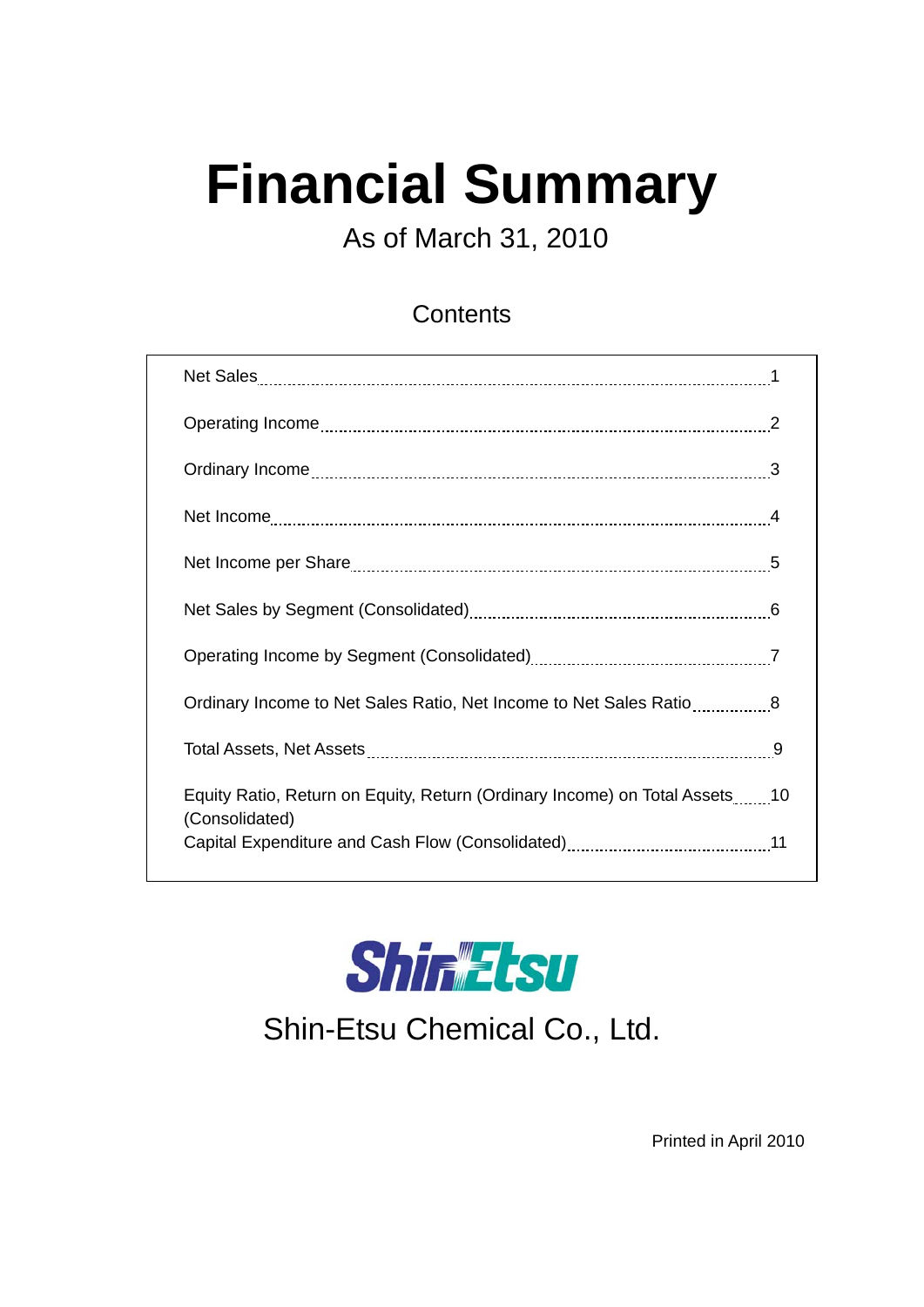

Net Sales



|  |  | (100 millions of yen) |  |  |
|--|--|-----------------------|--|--|
|--|--|-----------------------|--|--|

|           | 01/3  | 02/3  | 03/3  | 04/3  | 05/3 | 06/3           | 07/3   | 08/3   | 09/3   | 10/3  |
|-----------|-------|-------|-------|-------|------|----------------|--------|--------|--------|-------|
| Net Sales | 8,075 | 7,751 | 7,975 | 8,328 |      | $9,675$ 11,279 | 13,047 | 13,764 | 12,008 | 9,168 |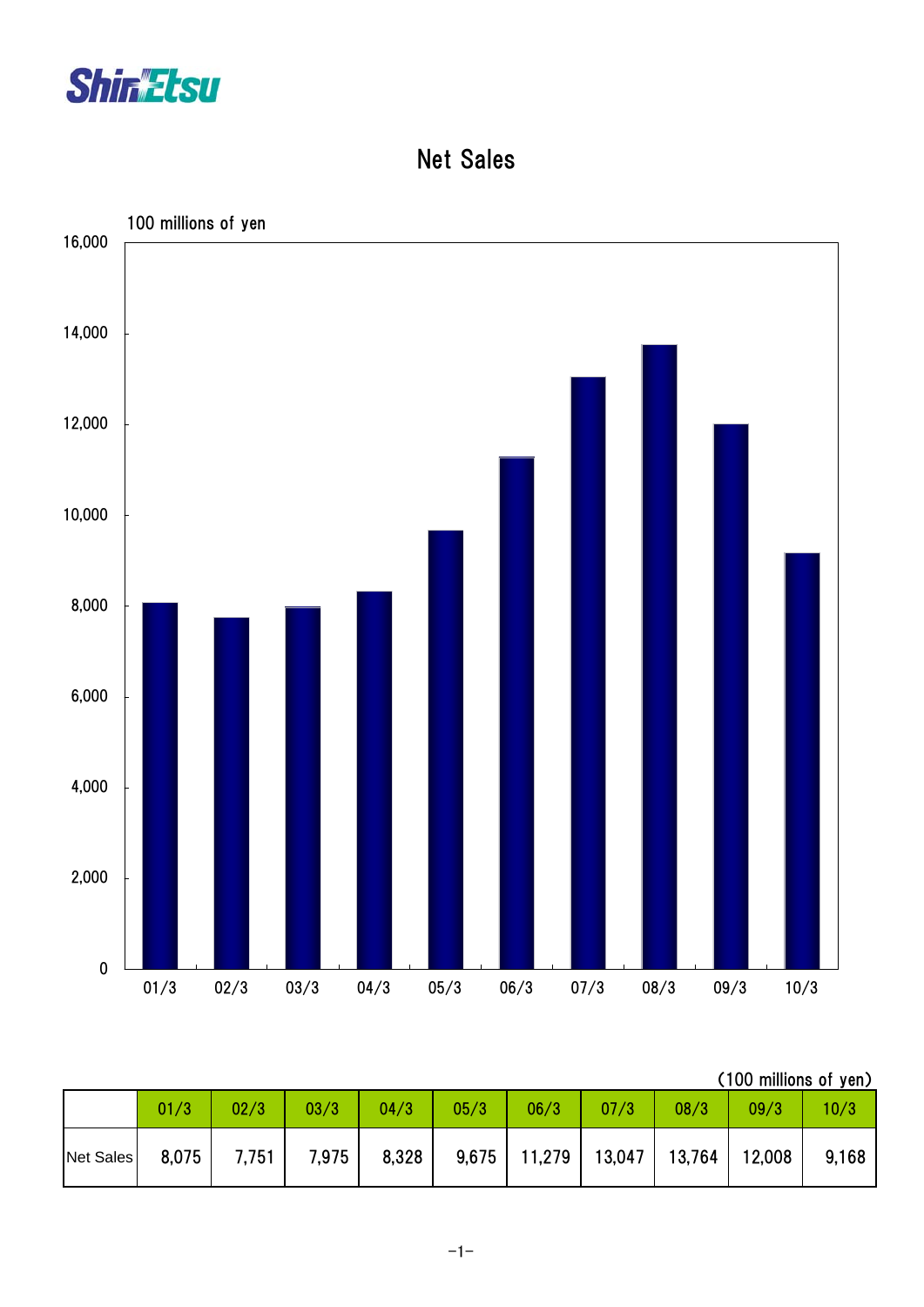



# Operating Income

(100 millions of yen)

|                     | 01/3  | 02/3 | 03/3 | 04/3 | 05/3  | 06/3 | 07/3  | 08/3  | 09/3  | 10/3 |
|---------------------|-------|------|------|------|-------|------|-------|-------|-------|------|
|                     |       |      |      |      |       |      |       |       |       |      |
| Operating<br>Income | 1,127 | ,147 | ,221 | ,256 | 1,517 | ,853 | 2,410 | 2,871 | 2,329 |      |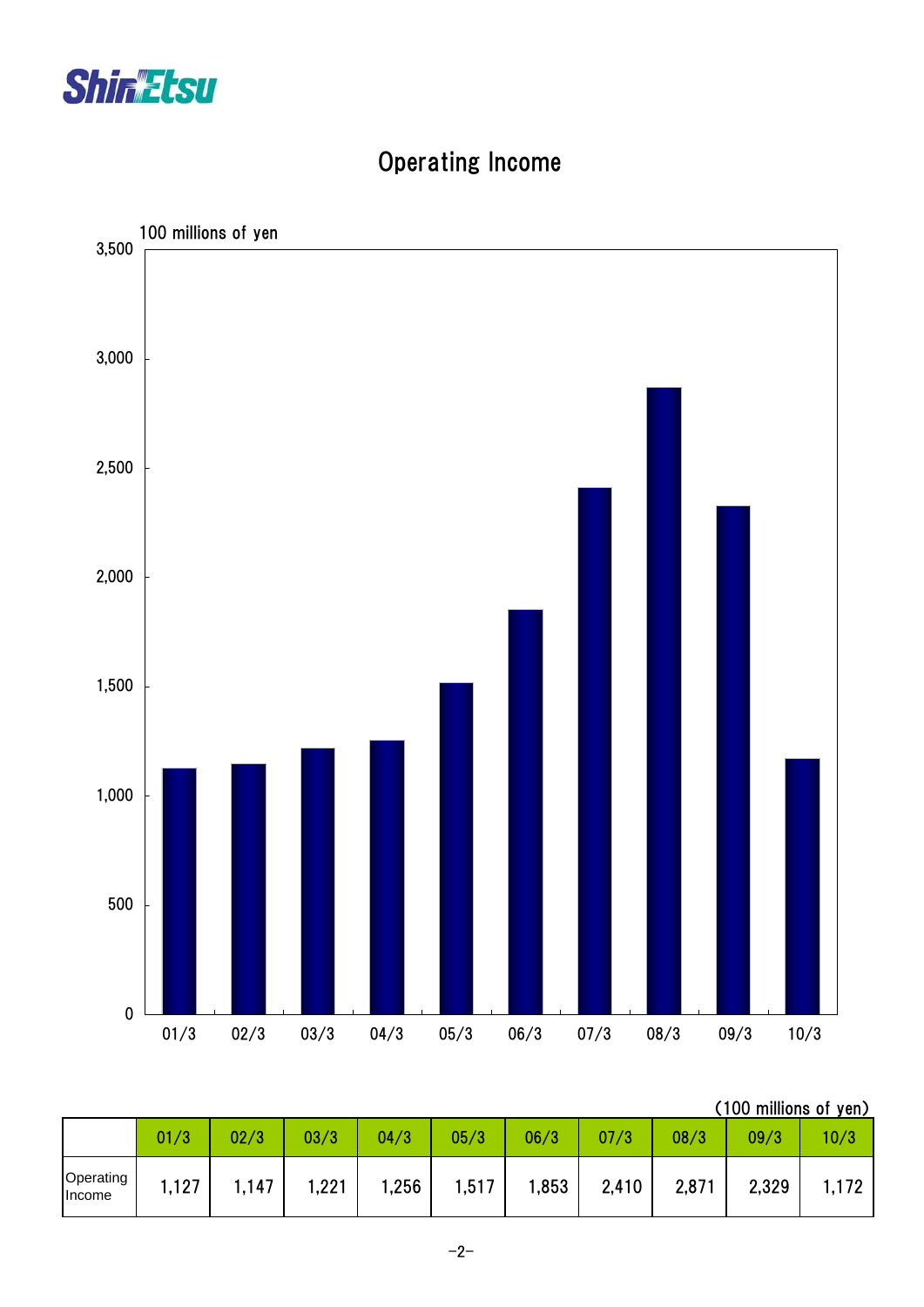



# Ordinary Income

| (100 millions of yen) |  |
|-----------------------|--|
|                       |  |

|                           | 01/3  | 02/3 | 03/3  | 04/3 | 05/3  | 06/3 | 07/3  | 08/3  | 09/3  | 10/3 |
|---------------------------|-------|------|-------|------|-------|------|-------|-------|-------|------|
| Ordinary<br><b>Income</b> | 1,158 | ,170 | 1,221 | ,256 | 1,515 | ,850 | 2,470 | 3,000 | 2,505 | .270 |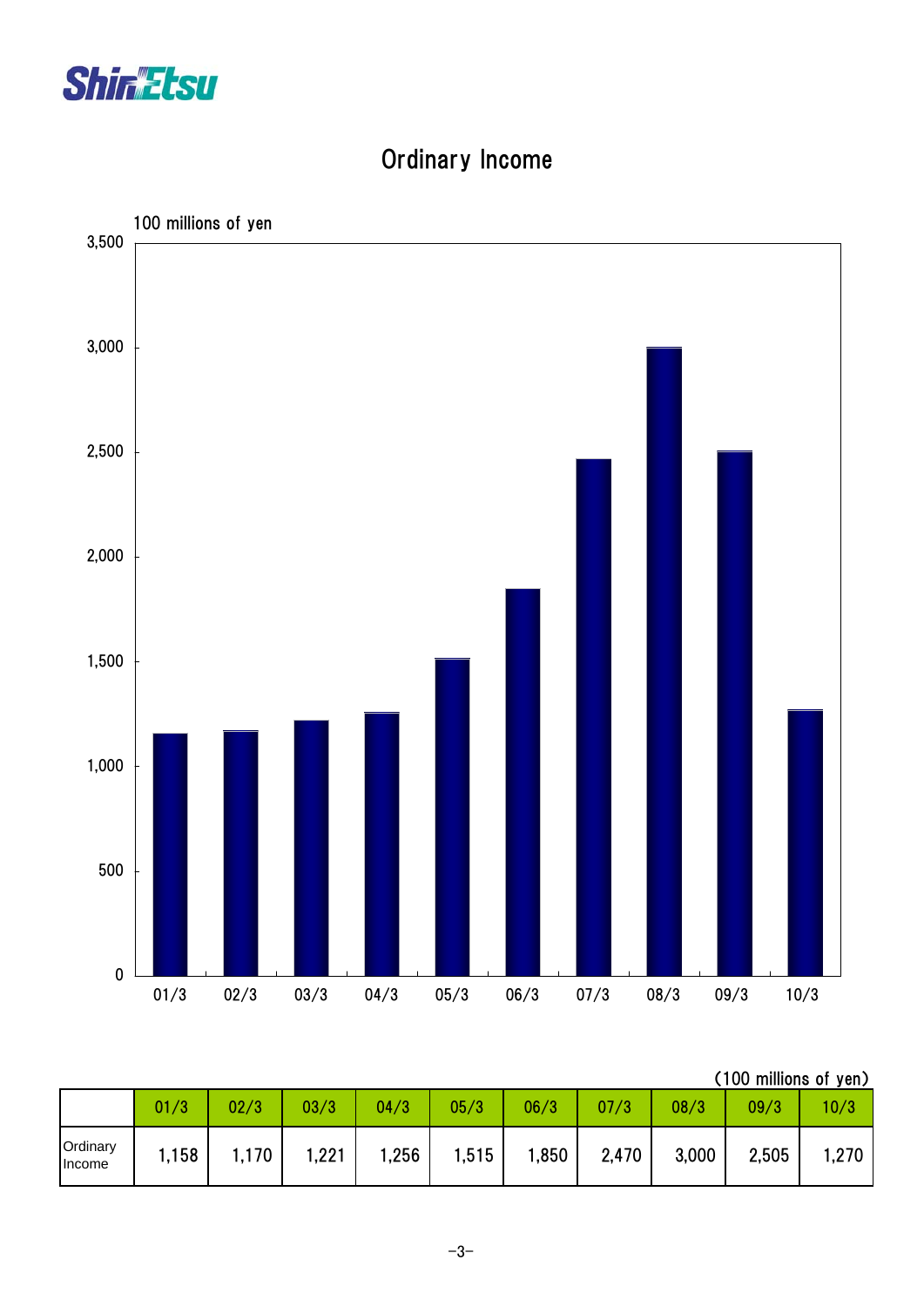

## Net Income



| (100 millions of yen) |  |
|-----------------------|--|
|                       |  |

|            | 01/3 | 02/3 | 03/3 | 04/3 | 05/3 | 06/3  | 07/3  | 08/3  | 09/3  | 10/3 |
|------------|------|------|------|------|------|-------|-------|-------|-------|------|
| Net Income | 645  | 685  | 730  | 748  | 932  | 1,150 | 1,540 | 1,836 | , 547 | 839  |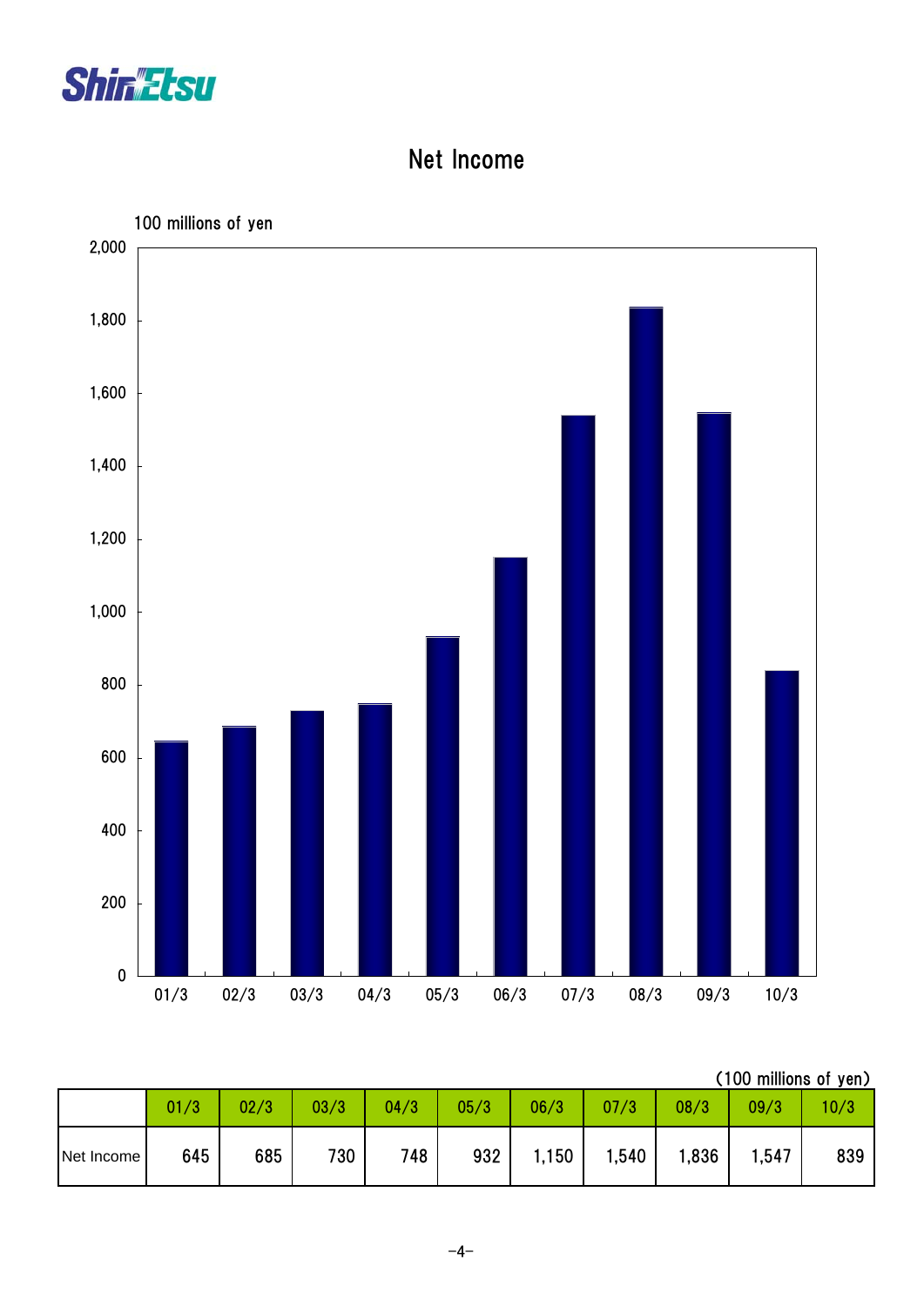



## Net Income per Share

|                         |        |        |        |      |                 |        |        |        |        | .      |
|-------------------------|--------|--------|--------|------|-----------------|--------|--------|--------|--------|--------|
|                         | 01/3   | 02/3   | 03/3   | 04/3 | 05/3            | 06/3   | 07/3   | 08/3   | 09/3   | 10/3   |
| Net Income<br>per Share | 153.58 | 162.93 | 173.13 |      | $177.25$ 219.10 | 266.63 | 357.78 | 426.63 | 362.39 | 197.53 |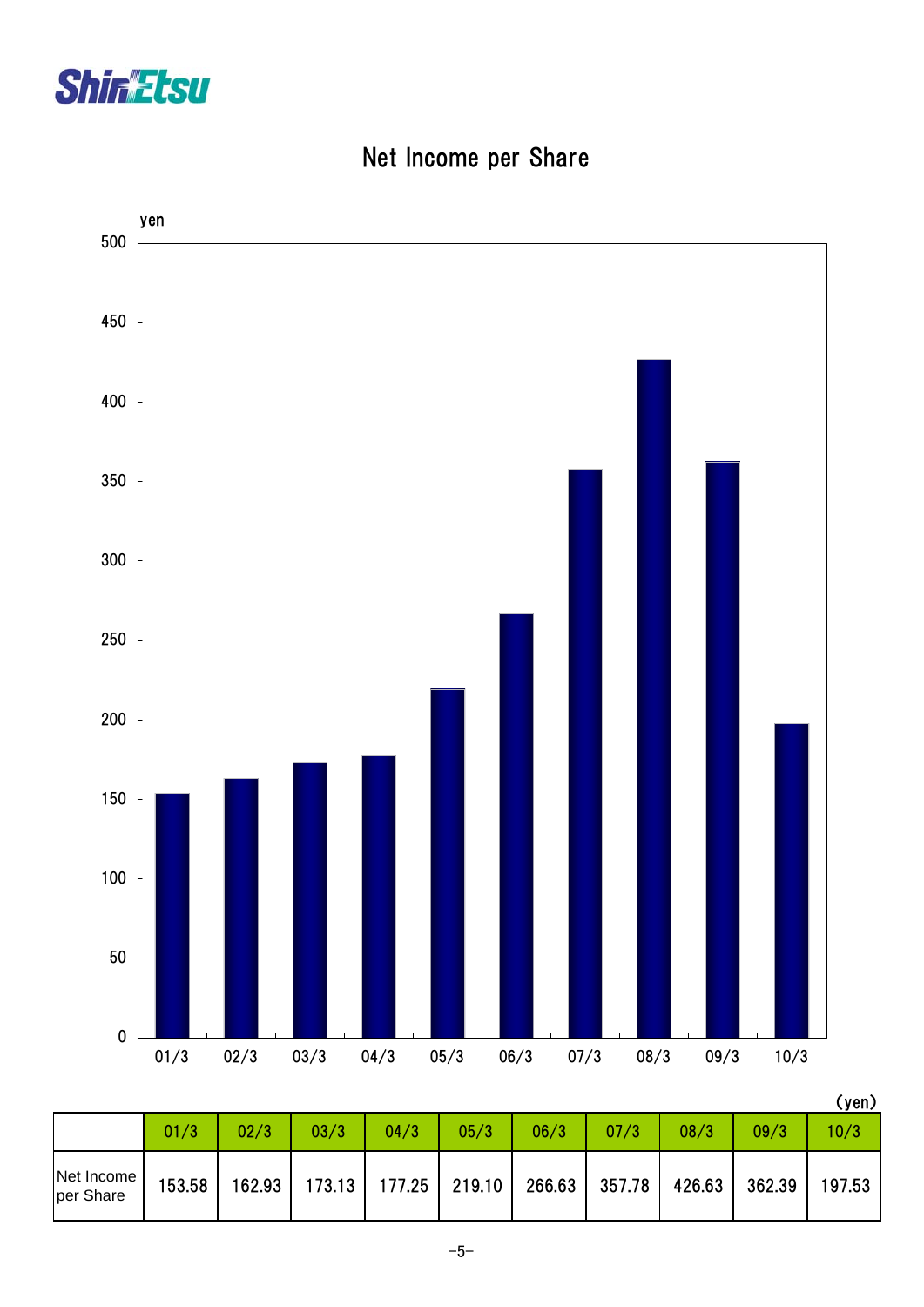



### Net Sales by Segment (Consolidated)

**Electronics Materials Exercitional Materials and Others** 

|                                           |       |       |       |       |       |       |       |       | (100 millions of yen) |       |
|-------------------------------------------|-------|-------|-------|-------|-------|-------|-------|-------|-----------------------|-------|
|                                           | 01/3  | 02/3  | 03/3  | 04/3  | 05/3  | 06/3  | 07/3  | 08/3  | 09/3                  | 10/3  |
| Organic and Inorganic<br><b>Chemicals</b> | 4,104 | 3,980 | 4,210 | 4,570 | 5,490 | 6,365 | 7,084 | 7,010 | 6,292                 | 5,090 |
| <b>Electronics Materials</b>              | 2,587 | 2,265 | 2,434 | 2,622 | 3,069 | 3,615 | 4,794 | 5,647 | 4,675                 | 3,171 |
| <b>Functional Materials</b><br>and Others | 1,384 | 1,507 | 1,331 | 1,136 | 1,116 | 1,300 | 1,169 | 1,107 | 1,041                 | 907   |

-6-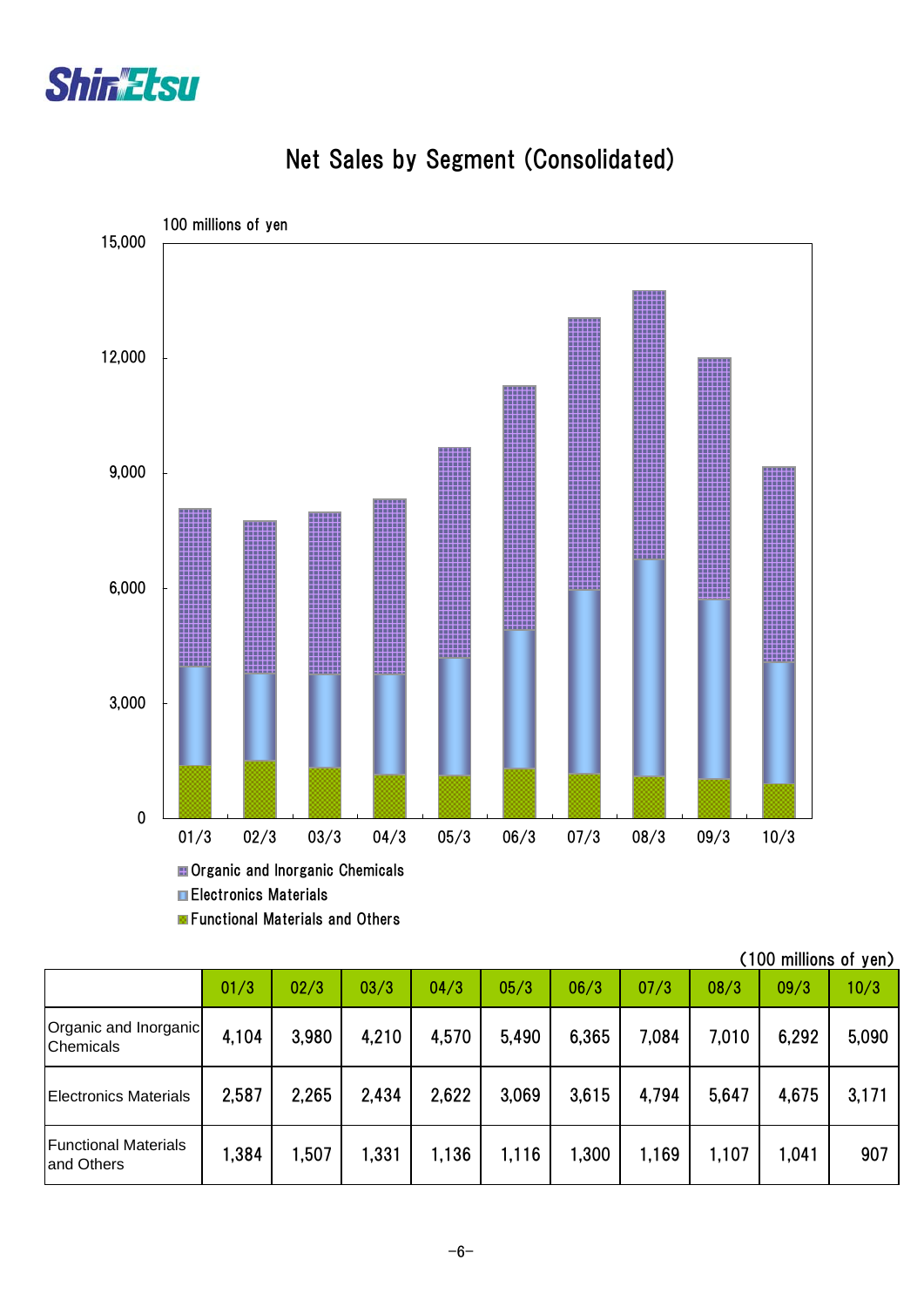



# Operating Income by Segment (Consolidated)

|                                            |      |      |      |      |      |      |       |       | (100 millions of yen) |      |
|--------------------------------------------|------|------|------|------|------|------|-------|-------|-----------------------|------|
|                                            | 01/3 | 02/3 | 03/3 | 04/3 | 05/3 | 06/3 | 07/3  | 08/3  | 09/3                  | 10/3 |
| Organic and Inorganic<br>Chemicals         | 470  | 488  | 624  | 651  | 779  | 962  | 1,067 | 995   | 952                   | 611  |
| <b>Electronics Materials</b>               | 364  | 337  | 352  | 422  | 537  | 653  | 1,066 | 1,621 | 1,122                 | 395  |
| <b>Functional Materials</b><br>land Others | 293  | 322  | 243  | 182  | 201  | 240  | 276   | 260   | 257                   | 180  |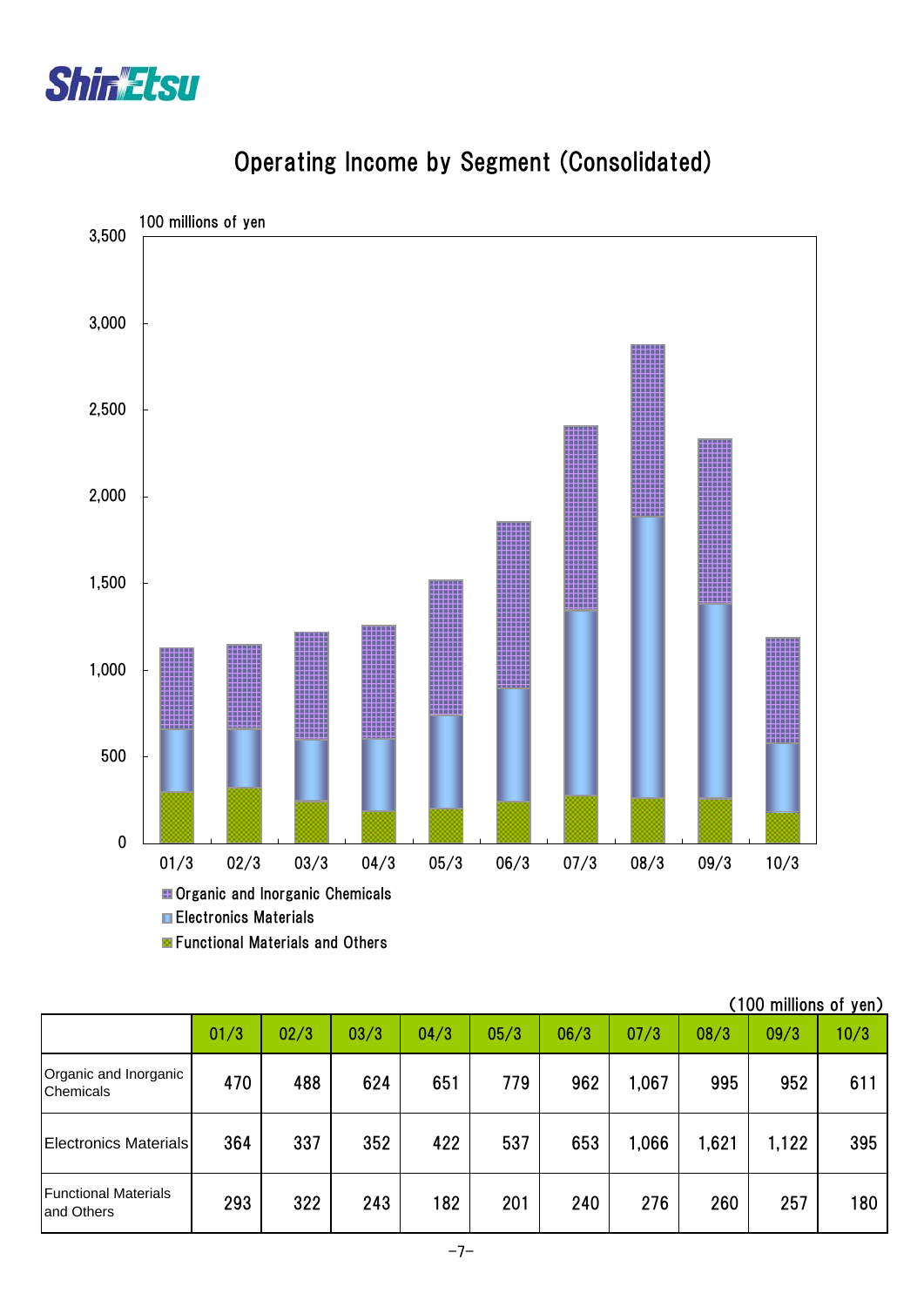





|                                              |      |      |      |      |      |      |      |      |      | (%)  |
|----------------------------------------------|------|------|------|------|------|------|------|------|------|------|
|                                              | 01/3 | 02/3 | 03/3 | 04/3 | 05/3 | 06/3 | 07/3 | 08/3 | 09/3 | 10/3 |
| Ordinary Income to<br><b>Net Sales Ratio</b> | 14.3 | 15.1 | 15.3 | 15.1 | 15.7 | 16.4 | 18.9 | 21.8 | 20.9 | 13.9 |
| Net Income to Net<br><b>Sales Ratio</b>      | 8.0  | 8.8  | 9.2  | 9.0  | 9.6  | 10.2 | 11.8 | 13.3 | 12.9 | 9.1  |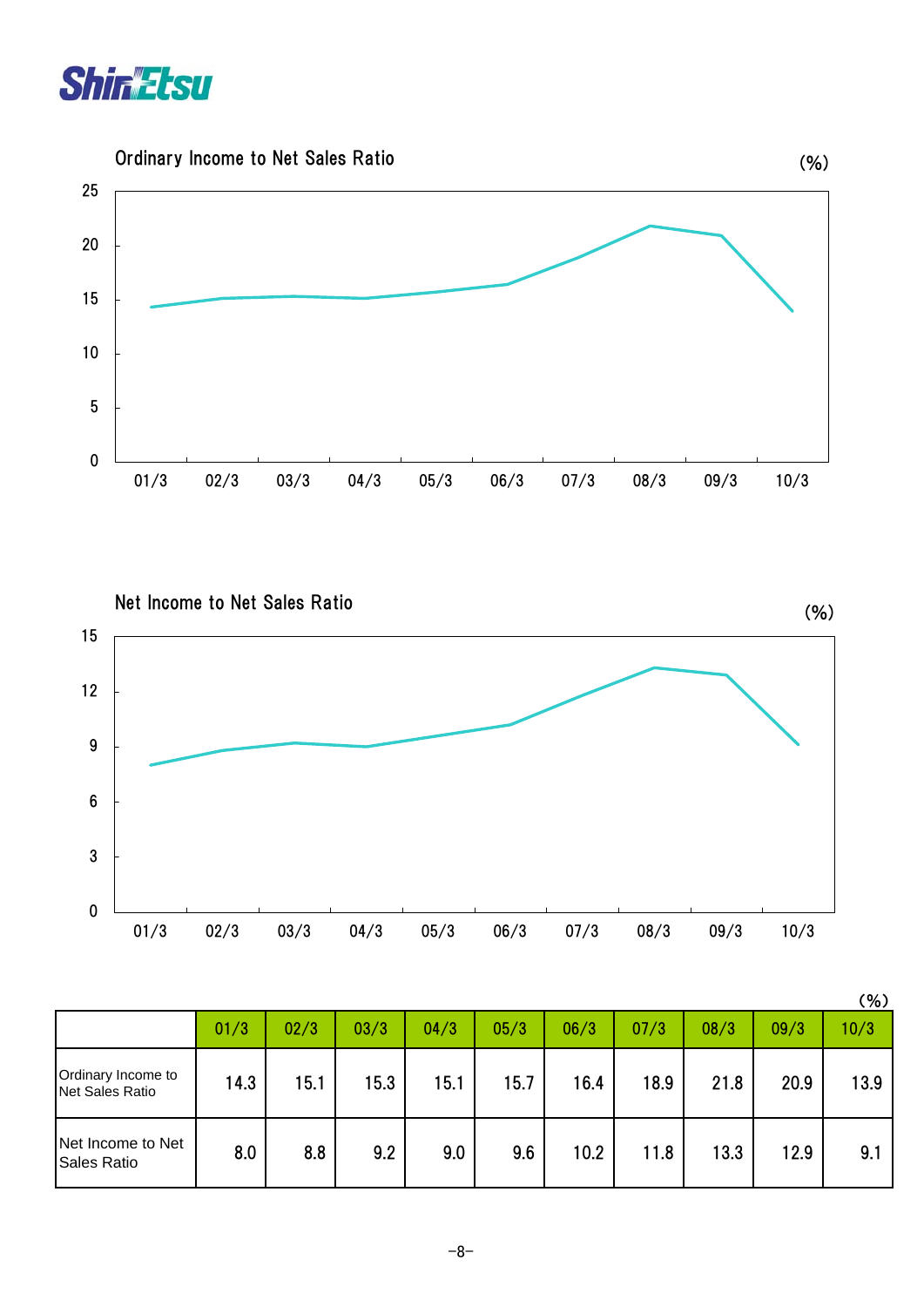

#### Total Assets



Net Assets



(100 millions of yen)

|                     | 01/3   | 02/3   | 03/3   | 04/3   | 05/3   | 06/3   | 07/3   | 08/3   | 09/3   | 10/3   |
|---------------------|--------|--------|--------|--------|--------|--------|--------|--------|--------|--------|
| <b>Total Assets</b> | 12,658 | 12,884 | 13,109 | 13,862 | 14,762 | 16,713 | 18,600 | 19,185 | 16,849 | 17,691 |
| <b>Net Assets</b>   | 7,150  | 8,121  | 8,470  | 9,007  | 9,963  | 11,737 | 13,603 | 14,837 | 14,074 | 14,742 |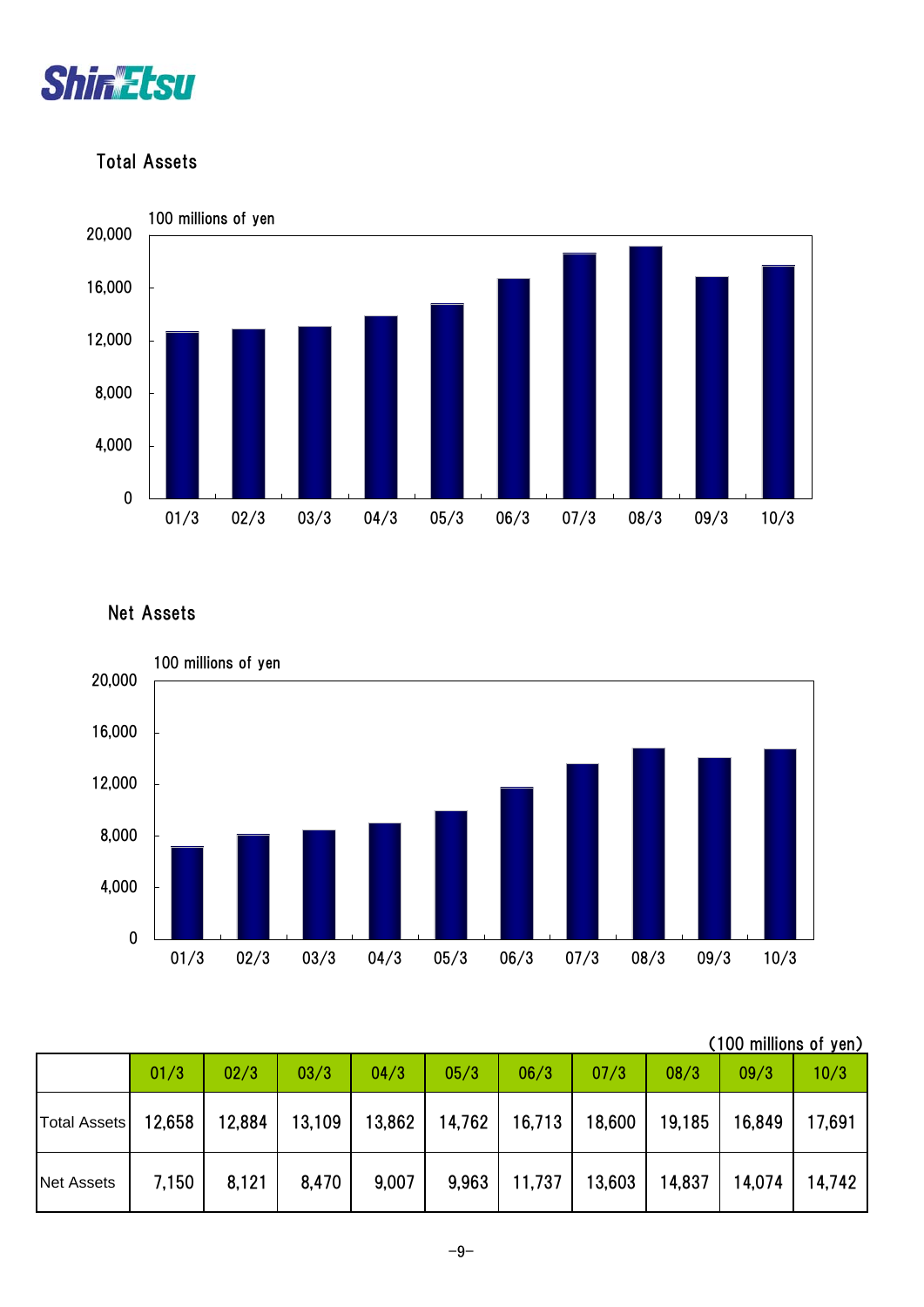

Equity Ratio (Consolidated)



Return on Equity, Return (Ordinary Income) on Total Assets (Consolidated)

(%)



|                                                       |      |      |      |      |      |      |      |      |      | (% ) |
|-------------------------------------------------------|------|------|------|------|------|------|------|------|------|------|
|                                                       | 01/3 | 02/3 | 03/3 | 04/3 | 05/3 | 06/3 | 07/3 | 08/3 | 09/3 | 10/3 |
| <b>Equity Ratio</b>                                   | 56.5 | 63.0 | 64.6 | 65.0 | 67.5 | 70.2 | 71.0 | 75.0 | 81.1 | 80.9 |
| Return on Equity                                      | 9.4  | 9.0  | 8.8  | 8.6  | 9.8  | 10.6 | 12.4 | 13.3 | 11.0 | 6.0  |
| Return (Ordinary<br>Income) on<br><b>Total Assets</b> | 9.5  | 9.2  | 9.4  | 9.3  | 10.6 | 11.8 | 14.0 | 15.9 | 13.9 | 7.4  |

(%)